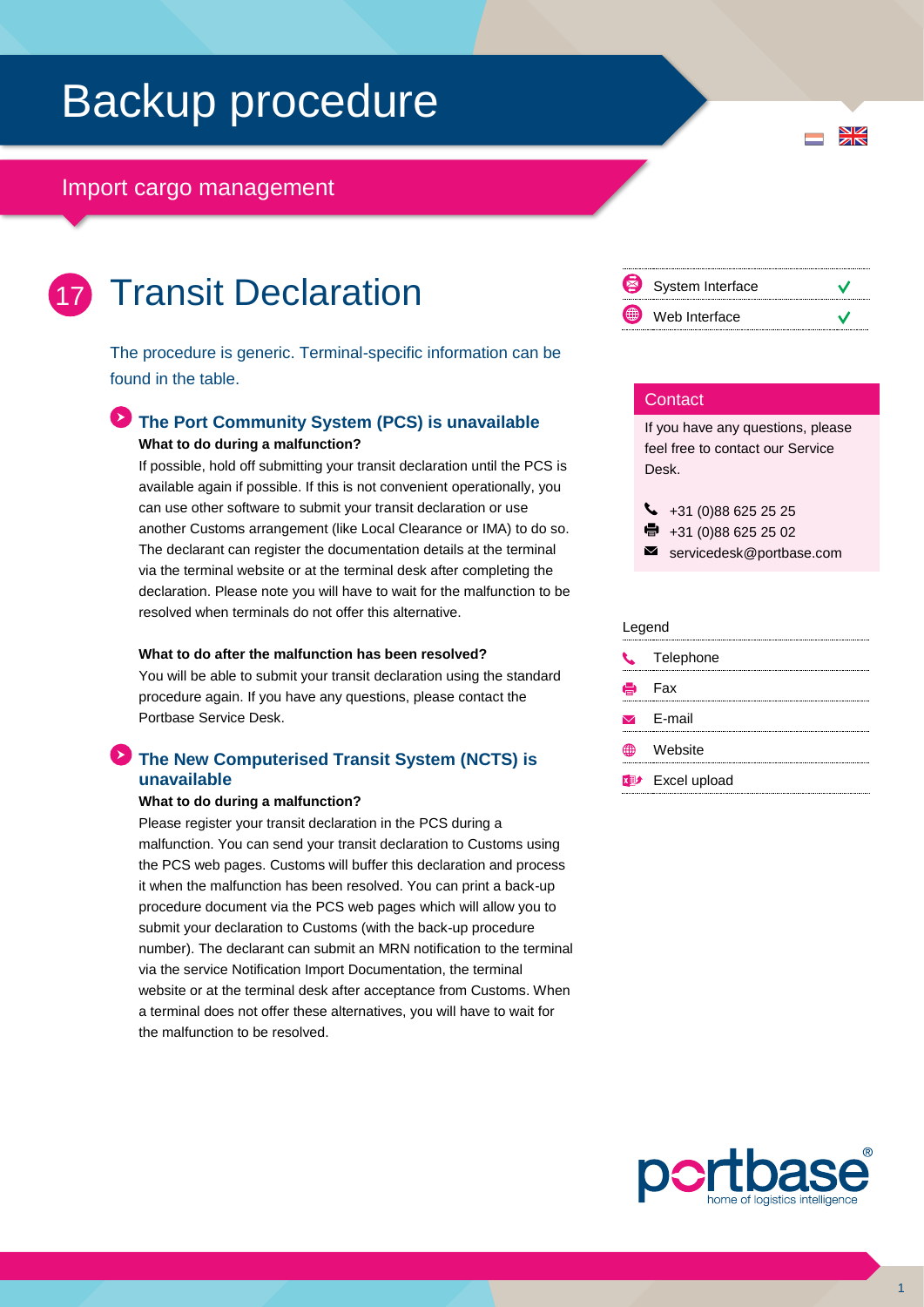# Backup procedure

### Import cargo management

#### **What to do after the malfunction has been resolved?**

You will be able to submit your transit declaration using the standard procedure again. Notifications which were queued at Customs will now be sent and the data in the service Transit Declaration will also be updated. Notifications will be sent to the customer from the PCS by e-mail.

### **The terminal system is unavailable What to do during a malfunction?**

You will be able to submit your transit declaration using the standard procedure. All formalities pertaining to document registration will be handled at the terminal desk in the terminal. When a terminal does not offer this alternative, you will have to wait for the malfunction to be resolved.

#### **What to do after the malfunction has been resolved?**

You will be able to send your documentation details to the terminal using the standard procedure. Previous notifications for containers already picked up do not need to be submitted to the terminal retroactively. If you have any questions, please contact the Portbase Service Desk.



 $\frac{N}{N}$ 

#### **Contact**

If you have any questions, please feel free to contact our Service Desk.

 $\leftarrow$  +31 (0)88 625 25 25 ● +31 (0)88 625 25 02

servicedesk@portbase.com

#### Legend

| $\mathbf{r}$ | Telephone               |
|--------------|-------------------------|
| e            | Fax                     |
|              | $\triangleright$ F-mail |
| ∰            | Website                 |
|              | <b>xD</b> Excel upload  |
|              |                         |



2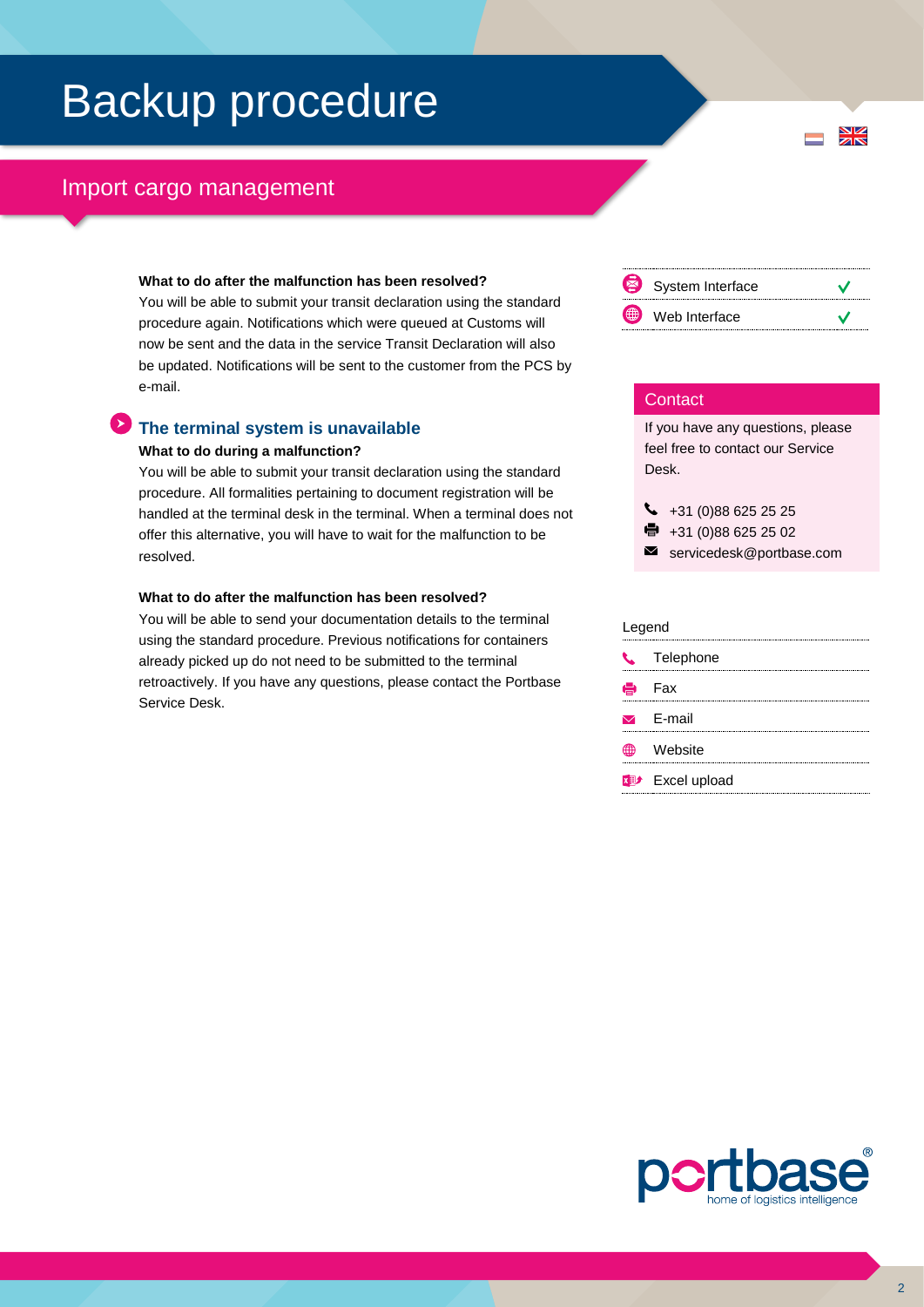# Back-up procedure

## Import cargo management

### **Terminal specifieke informatie**

| <b>Terminal</b>                    | Pre-notifying online via<br>the terminal website | Terminal desk present |
|------------------------------------|--------------------------------------------------|-----------------------|
| <b>APM Terminals Rotterdam</b>     | ×                                                |                       |
| <b>APM Terminals Maasvlakte II</b> | X.                                               | X                     |
| Barge Center Waalhaven             | X.<br>$\star$                                    |                       |
| <b>ECT City Terminal</b>           | $\overline{\mathbf{v}}$                          |                       |
| <b>ECT Delta Terminal</b>          |                                                  |                       |
| <b>Euromax Terminal Rotterdam</b>  |                                                  |                       |
| Rotterdam World Gateway            | ×                                                | x                     |
| Uniport                            |                                                  |                       |

\* For this terminal, you can submit documentation physically at the terminal desk.

## **Contact information**

#### **APM Terminals Rotterdam**

- $\binom{1}{3}$  0181 37 22 23
- [rot.data-edi@apmterminals.com](mailto:rot.data-edi@apmterminals.com)
- <http://www.apmtrotterdam.nl/>

### **APM Terminals Maasvlakte II**

#### **Department Data/Gate**

- $\begin{array}{c} \big\downarrow \ \end{array}$  010-7549656
- [mvii.datacenter@apmterminals.com](mailto:mvii.datacenter@apmterminals.com)
- $\bigoplus$  [www.apmterminals.com/europe/maasvlakte/](http://www.apmterminals.com/europe/maasvlakte/)

#### **Barge Center Waalhaven**

- 088-9440551
- [wdsbcw@waalhaven-group.nl](mailto:wdsbcw@waalhaven-group.nl)
- <http://waalhaven-group.nl/bargecenter/>

### **ECT Delta Terminal**

#### $\begin{array}{@{}c@{\hspace{1em}}c@{\hspace{1em}}l} \mathbf{0} & 0 & 0 & 0 & 0 & 0 \\ \mathbf{0} & 0 & 0 & 0 & 0 & 0 & 0 \\ \mathbf{0} & 0 & 0 & 0 & 0 & 0 & 0 \\ \mathbf{0} & 0 & 0 & 0 & 0 & 0 & 0 \\ \mathbf{0} & 0 & 0 & 0 & 0 & 0 & 0 \\ \hline \end{array}$

- $✓$  customerservice @ect.nl
- **<sup>●</sup>** [http://myservices.ect.nl](http://myservices.ect.nl/)

#### **Euromax Terminal Rotterdam**

- $\begin{array}{c} \big\downarrow \ \end{array}$  0181 27 80 88
- [customerservice@ect.nl](mailto:customerservice@ect.nl)
- **<sup>●</sup>** [http://myservices.ect.nl](http://myservices.ect.nl/)

### **Rotterdam World Gateway**

- **t** not applicable
- **M** dcg@rwg.nl
- **<sup>●</sup>** [http://www.rwg.nl](http://www.rwg.nl/)

#### **Uniport**

- $\begin{array}{c} \big\downarrow \ \end{array}$  010 299 6016
- $\blacksquare$  not applicable
- [http://www.uniport.nl](http://www.uniport.nl/)

## portbase®